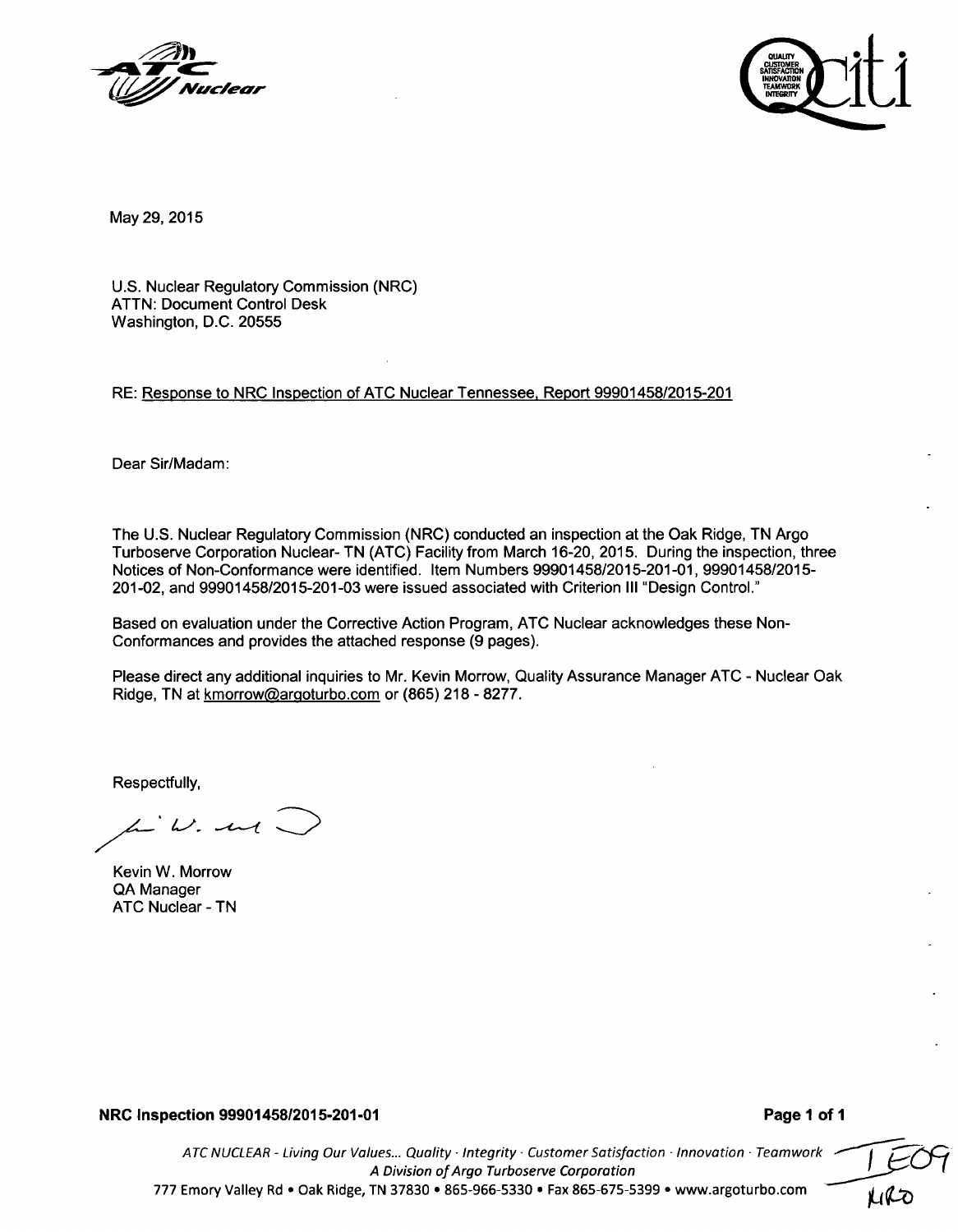#### $\mathbf{L}$ Notice of Nonconformance 99901458/2015-201-01:

Criterion I1l, "Design Control," of Appendix B to Title 10 of the *Code of Federal Regulations* (10 CFR) Part 50 states, in part, that "design control measures shall provide for verifying or checking the adequacy of design, such as by the performance of design reviews, by the use of alternate or simplified calculation methods, or by the performance of a suitable testing program."

ATC Quality Assurance Manual (QAM), Section 3.0, "Design Control," states, in part, that "The adequacy of design shall be checked or verified by the performance of design review, by the use of alternate or simplified calculation methods, or by the performance of suitable testing program."

A. Contrary to the above, as of March 20, 2015, ATC failed to verify the adequacy of the design of circuit breakers for purchase order (PO) 415850 from TVA (Sequoyah Nuclear) through a suitable testing program. Specifically, seismic test plan SP12T1970- 01-01, for a General Electric Manually Operated Model Breaker/Switch, Revision 0, dated December 12, 2013, stated that the safety function of the breaker was to close and carry the rated current/voltage when manually closed and to open when manually tripped. The test plan also stated that the breaker was seismically qualified in accordance with the Institute of Electrical and Electronics Engineer (IEEE) 344-1975 "IEEE Recommended Practices for Seismic Qualification for Class **1E** Equipment for Nuclear Power Generating Stations." However, ATC failed to provide an appropriate analysis, in accordance with IEEE 344-1975, to address the multiple seismic tests of similar, but not equivalent, configurations. Specifically, during the seismic testing there were changes to internal components, breaker state (open/close), and mounting configuration. ATC did not have a documented analysis to supplement the testing that demonstrated that the breaker, in spite of the changes, could meet its performance requirements when subjected to seismic acceleration. In addition, the qualification testing, similarity analysis, and dedication plan failed to address the requirement that the breaker could be manually closed following a safe shut down earthquake (SSE) to carry the rated current/voltage. Therefore, the final qualification report does not demonstrate the breakers ability to perform its required functions following a seismic event.

# Reason for the noncompliance, or if contested, the basis for disputing the noncompliance:

**ATC** did not adequately document the test regimen performed on the subject circuit breaker in ATC Nuclear Report QTR12T1970-01-01 Revision 0. The report did not include sufficient details related to the qualification testing, and therefore makes it difficult to conclude that the requirements of IEEE 344-1975 were met.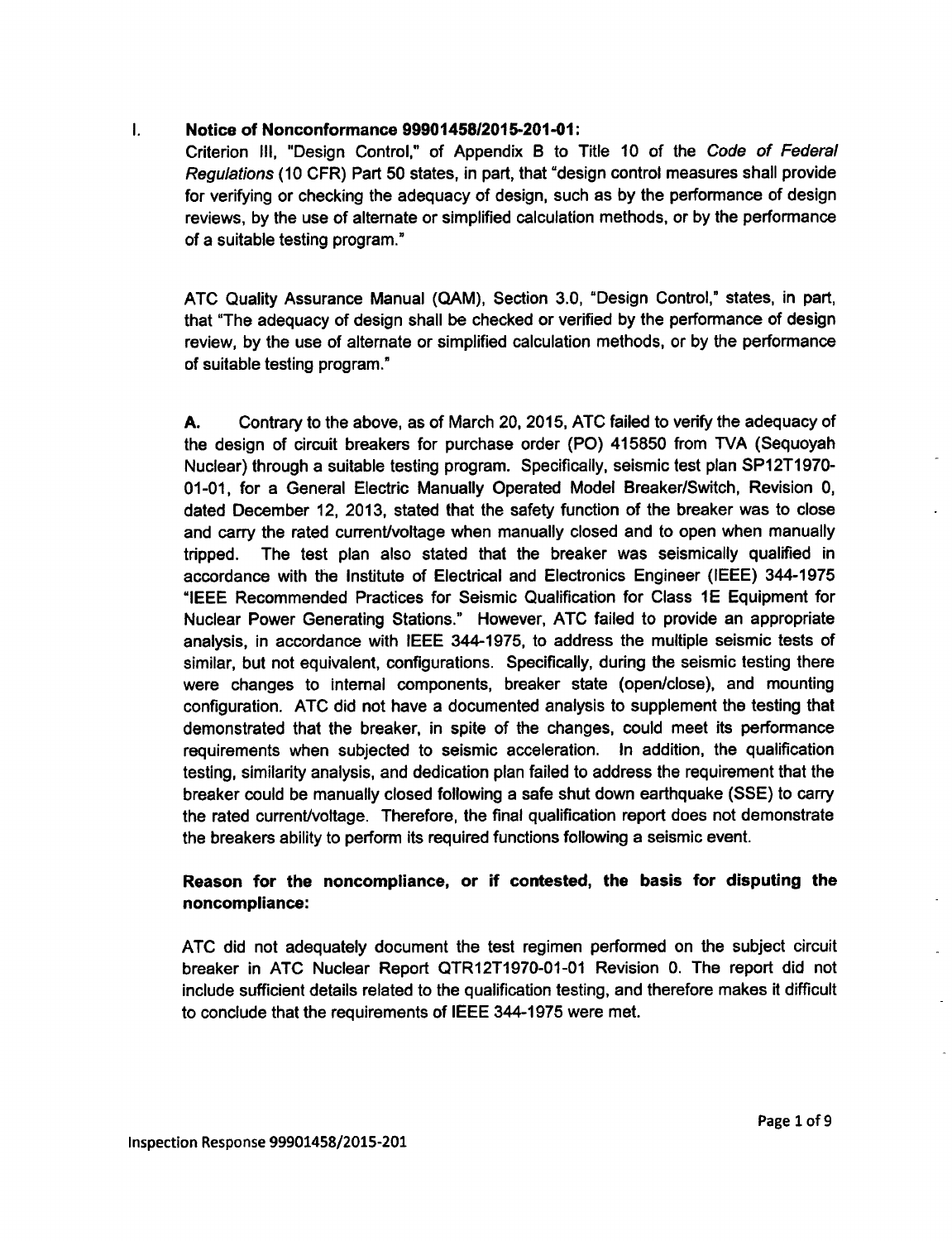### Corrective steps that have been taken and the results achieved:

CAR 15T-14 has been issued to address Nonconformance 99901458/2015-201-01. A root cause analysis has been chartered and is in progress. As an interim action, an evaluation of the sequence of tests performed was conducted which demonstrates sufficient testing was conducted to demonstrate the breaker's ability to perform the required functions before, during, and after a seismic event.

# Corrective steps that will be taken to avoid noncompliance's:

- I. Actions to prevent recurrence will include procedure revision to include specific additional requirements for Qualification Test Report content.
- II. Additional qualification testing detail from the evaluation action above will be incorporated into Qualification Test Report QTR12T1970-01-01.

# Date when your corrective action will be completed:

ATC Nuclear expects completion of the proposed actions required under this notice of nonconformance as documented in CAR# 15T-14. The expected completion date is June 30, 2015.

# II. Notice of Nonconformance 9990145812015-201-02:

Criterion **III,** "Design Control," of Appendix B to 10 CFR Part 50 states, in part, that "measures shall also be established for the selection and review for suitability of application of materials, parts, equipment, and processes that are essential to the safetyrelated functions of the structures, systems and components."

ATC QAM, Section 3.0, "Design Control," states in part that "Materials, parts, equipment, and processes that are essential to the safety related functions of structures, systems and components shall be properly selected and reviewed for the suitability of application."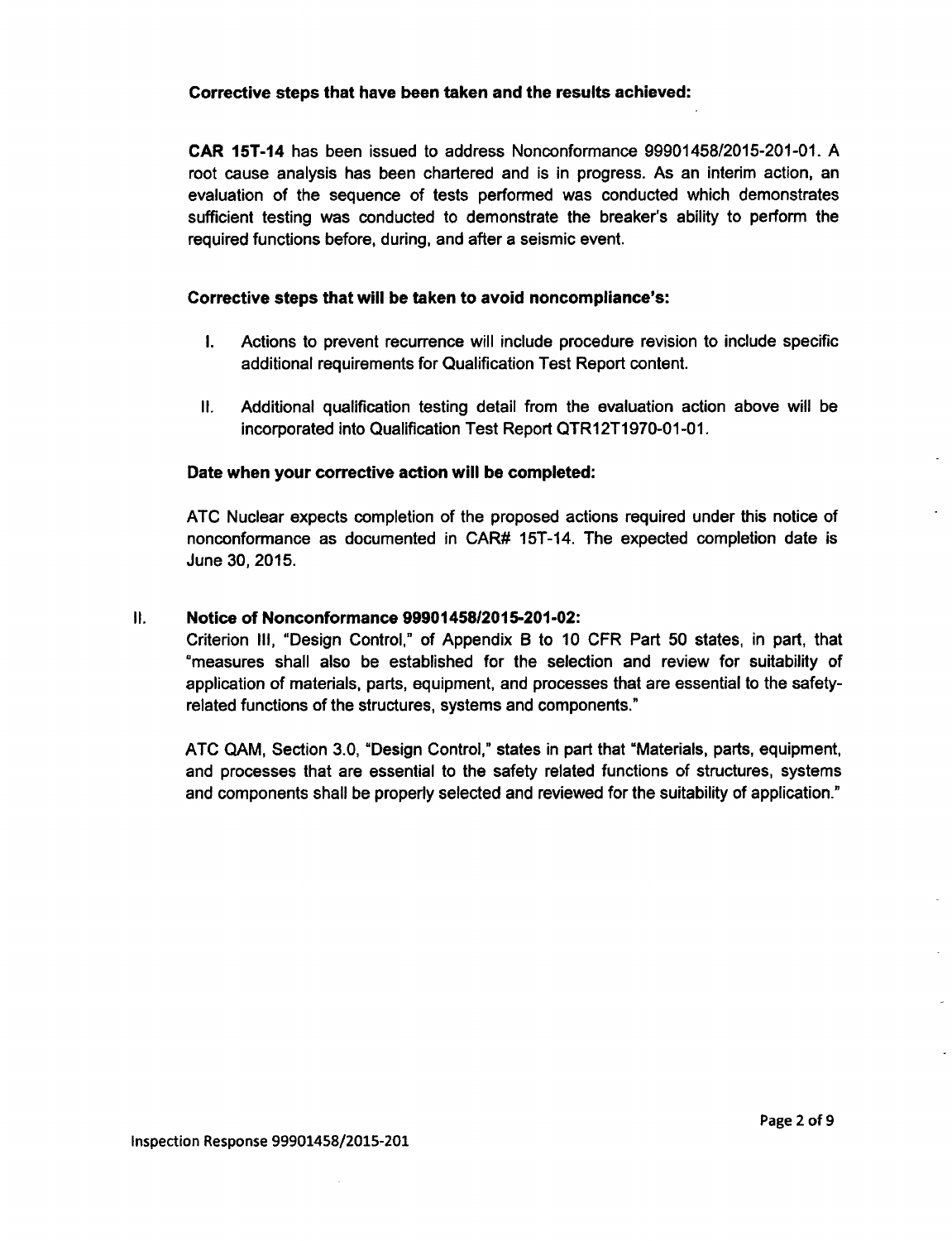**A.** Contrary to the above, as of March 20, 2015, ATC's technical evaluation failed to identify appropriate acceptance methods to review the suitability of parts and materials for Identified critical characteristics that are essential to the safetyrelated functions of **535** digital controllers and an Endevco cable assembly.

Specifically, ATC failed to identify appropriate acceptance criteria to ensure that the voltage ratings of static random-access memory (SRAM) chips are compatible with the circuit board voltage ratings in 535 digital controllers to prevent a known failure mode. **ATC** CGD Plan (CGD14T2335-01-01) "Commercial Grade Dedication Plan for controller, digital model 535 single loop process," Revision 0, dated October 27, 2014, identified the SRAM chip as a critical characteristic. However, ATC used the SRAM chip part number as the only acceptance method to verify that the chip is compatible with the circuit board. Since the SRAM chip is procured from a commercial distributor, the part number verification alone does not verify the SRAM chip's voltage rating. As documented by ATC in a Part 21 notification (Agencywide Documents Access and Management System (ADAMS) Accession Number ML121910333), an incompatible SRAM chip would pass all functional testing and would degrade the circuit over time and could fail in-service. Therefore, ATC failed to identify appropriate acceptance criteria to ensure that the rating of the SRAM chip installed on a 535 digital controller is compatible with the circuit board rating in order to prevent a known failure mode.

# Reason for the noncompliance, or if contested, the basis for disputing the noncompliance:

On October 6, 2011, ATC Nuclear initiated a Root Cause Analysis after the 535 controller failures were reported in a Part 21 notification made by ATC Nuclear. The Root Cause Analysis performed by ATC Nuclear identified that the SRAM chip residing on the MPU board (U3) was replaced in 2010 by Moore Industries due to obsolescence and to make the assembly RoHS compliant. The results of ATC Nuclear's investigation also revealed that the replacement SRAM chip was not properly evaluated by Moore Industries' Engineering department during their lead to lead-free component transition for this product line. Specifically, it was discovered that the replacement SRAM chip operated at a lower-than-required voltage (3.6VDC), causing undeterministic behavior on the 535 controllers. As part of Moore Industries' transition from lead to lead-free components, ATC Nuclear learned that the Engineering department at Moore Industries instituted an interim process which permitted ordering different part numbers from the same manufacturer where the only change was moving to a lead-free part, without initiating a Request for Engineering Review (RER) form. The SRAM chip change and the instituted interim parts ordering process were not reported to **ATC** Nuclear under the established change notification process.

# Corrective steps that have been taken and the results achieved:

CAR **15T-18** has been issued to address Nonconformance 99901458/2015-201-02. In addition, the following actions have been implemented by ATC Nuclear: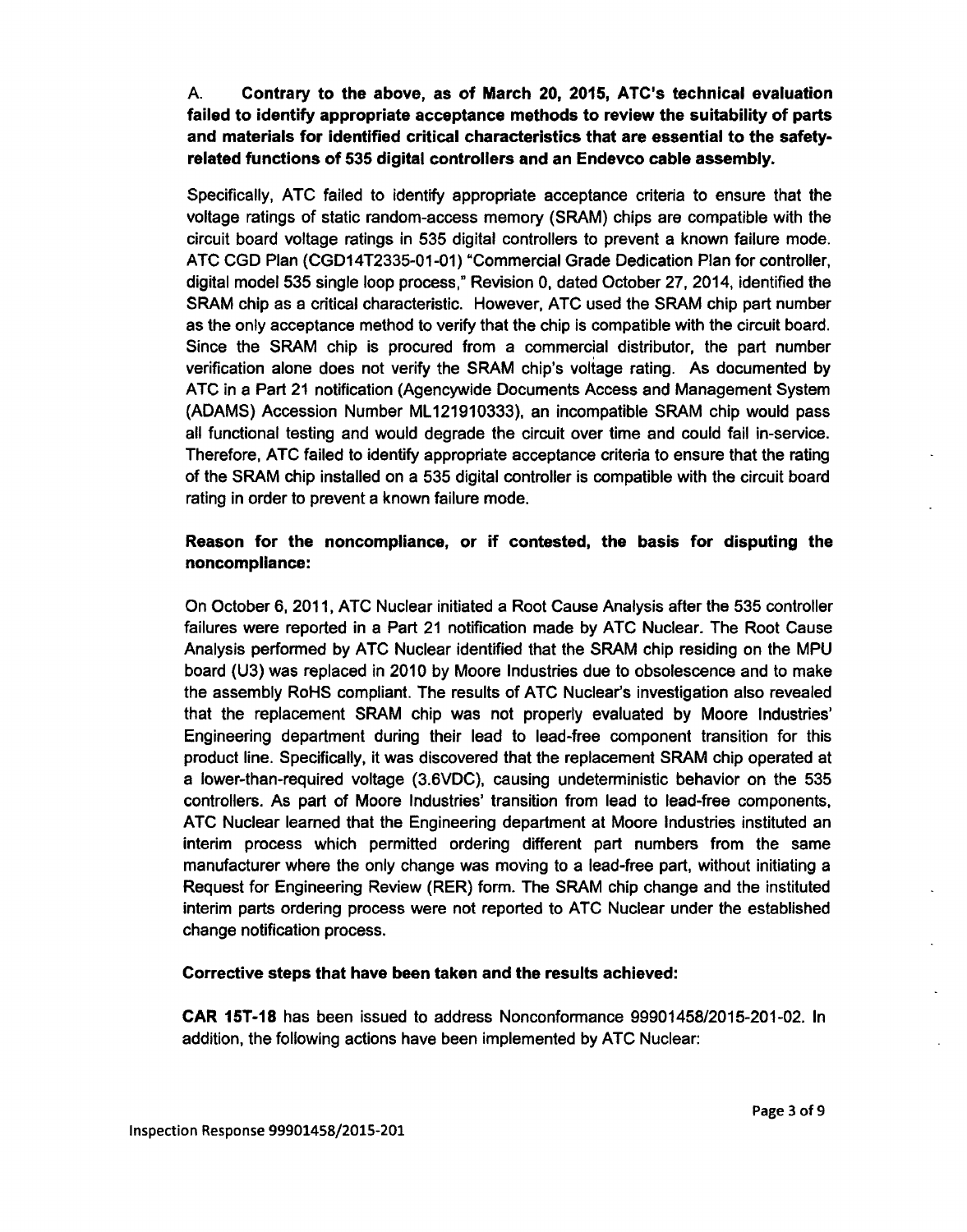Incorporate into **CGD15TO135** provisions to verify the presence of one of the acceptable SRAM Chips in position U3 on the processer board. COMPLETE

ATC Nuclear did not use the SRAM chip part number alone as the only acceptance method to verify that the chip is compatible with the circuit board. In addition to verifying that the non-conforming chip is not installed on 535 controllers, ATC Nuclear developed corrective actions outside of CGD14T2335-01-01 in conjunction with Moore Industries as a result of the Root Cause Analysis results that successfully helped isolate and prevent the condition from recurring, as evidenced by over 30 months of field operating experience without a 535 controller failure due to a SRAM chip. This objective evidence was provided to the NRC Inspectors during the inspection.

While ATC Nuclear has not "quantitatively" verified that the SRAM chips installed in 535 controllers are compatible with the circuit board, it has been confirmed that the suitability of the replacement SRAM chip was not caused by inadequate engineering. As part of the design process, Moore Industries selected the replacement, lead-free SRAM chip with identical performance characteristics and footprint as the original, obsolete chip. As documented in ATC Nuclear's Root Cause Analysis, the replacement chip was not evaluated by Moore Industries' Engineering department based on the assumption that the lead-free replacement (CY62256VNLL-70SNXI ) was similar in form, fit, and functional performance as the original (CY62256L-70SNI), with the part number being the only difference that would denote a lead-free component. This process breakdown was acknowledged by Moore Industries, who immediately instituted several corrective actions to prevent recurrence. The actions implemented by Moore Industries were determined acceptable by ATC Nuclear after a survey was conducted in September 2012. Moreover, the combination of commercial grade dedication, commercial grade surveys, and special tests and inspections performed by ATC Nuclear have provided reasonable assurance that the non-conforming SRAM chip is no longer installed in 535 controllers and that the replacement SRAM chip is suitable for its intended function.

# Corrective steps that will be taken to avoid noncompliance's:

**ATC** Nuclear will take the following actions to enhance the existing processes to be more in line with the expectation of the NRC, including the following:

Accelerate scheduling, performance, and completion of the triennial survey of Moore Industries to document in more detail the compatibility and suitability of the new SRAM chips installed. This will include reviews of design documentation and testing activities performed by Moore Industries. Survey to also include reestablishing confirmation of adequate procurement and engineering controls to assure the bill of materials (BOM) adequately reflects the components installed in the 535 controllers.

Verify conductance of special tests and inspections as part of commercial grade dedication activities to assure the controllers will perform as designed.

Revise additional product line procedure PA2000 GDP-02, Revision 10, to incorporate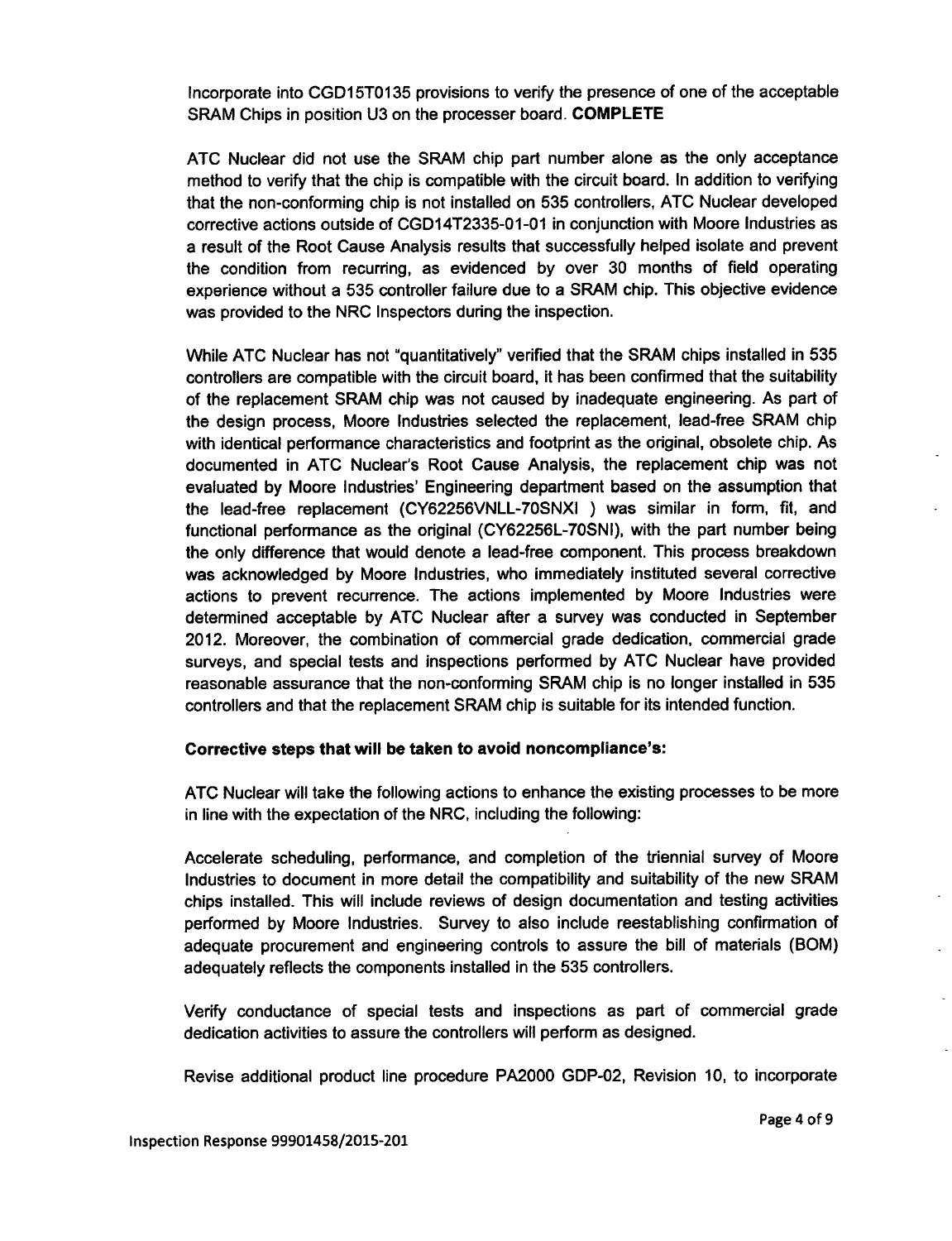provision to verify the presence of one of the acceptable SRAM Chips in position U3 on the processer board.

# Date when your corrective action will be completed:

ATC Nuclear expects completion of the proposed actions required under this notice of nonconformance as documented in CAR# **15T-18.** The expected completion date is August 26, 2015.

B. ATC failed identify appropriate acceptance methods to verify the fiberglass sleeve material of an Endevco cable assembly. ATC Commercial Grade Dedication (CGD) Plan (CGD12T2415-01-01) "CGD for an Endevco Cable Assembly" for PO 500574602 for Palo Verde," Revision **1** dated May 6, 2013, identified critical characteristics of the cable assembly. These critical characteristics included verifying that that the sleeve material was constructed out of fiberglass to prevent inadvertent grounding, and to withstand high temperatures on the cable. ATC's acceptance method for verifying the material of the sleeve was specified as visual; however, a visual examination does not provide reasonable assurance that the material is fiberglass and not a different plastic or polymer that would not be able to prevent inadvertent grounding or withstand high temperatures.

# Reason for the noncompliance, or if contested, the basis for disputing the noncompliance:

ATC Nuclear determined that the cause for this noncompliance was attributed to inadequate training of personnel.

# Corrective steps that have been taken and the results achieved:

CAR 15T-09 has been issued to address Nonconformance 99901458/2015-201-02.

- i) The CGD Plan was retired from future use. CAR 15T-09 was added to the job history file for associated orders. (Assignee: QA, 04/01/15) Complete
- ii) An analysis of sleeve material was conducted proving the sleeve material. (Assignee: Lab Supervisor, 04/01/15) Complete
- iii) The associated ATC Job Record was addended with the confirmed material results. (Assignee: QA, 04/15/15) Complete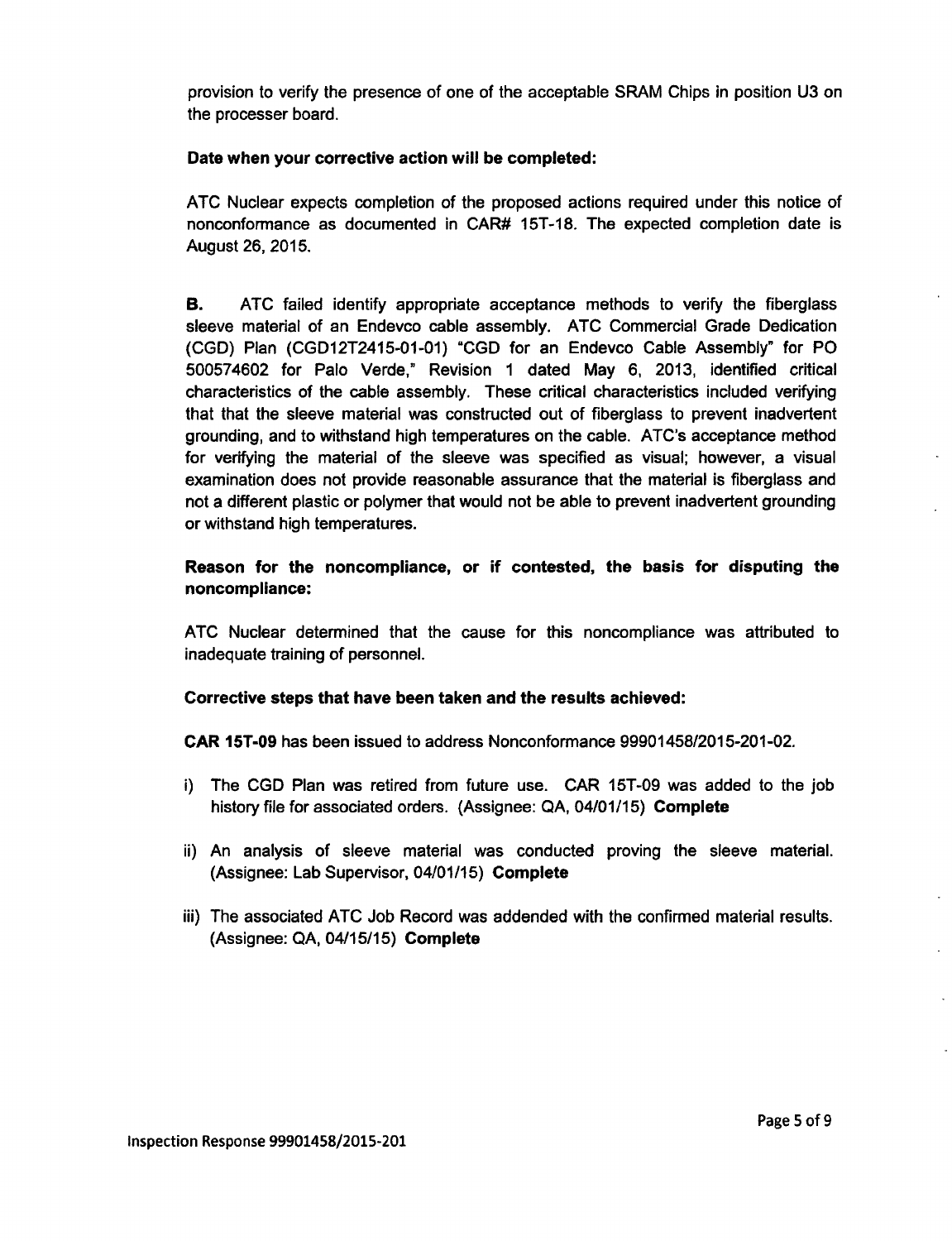#### Corrective steps that will be taken to avoid noncompliance's:

- i) Training has been conducted on the lesson learned associated with this event. (Assignee: **QA, 05/01/15)** Complete
- ii) **A** review for additional active orders was conducted associated with this part. (Assignee: **QA, 05/01/15)** Complete **-** No active orders in the system

### Date when your corrective action will be completed:

**ATC** Nuclear has completed the actions required under this notice of nonconformance and all actions were complete under the **ATC** Nuclear Corrective Action Program as documented in CAR# **15T-09.** No further actions required.

#### **Ill.** Notice of Nonconformance **9990145812015-201-03:**

Criterion **111,** "Design Control," of Appendix B **10** CFR **50** states, in part, "measures shall be established to assure that applicable regulatory requirements and the design basis, as defined in **§ 50.2** and as specified in the license application, for those structures, systems, and components to which this appendix applies are correctly translated into specifications, drawings, procedures, and instructions. These measures shall include provisions to assure that appropriate quality standards are specified and included in design documents and that deviations from such standards are controlled. Measures shall also be established for the selection and review for suitability of application of materials, parts, equipment, and processes that are essential to the safety-related functions of the structures, systems and components."

**ATC QAM,** Section **3.0,** "Design Control," states, in part, that "Applicable design inputs, quality requirements and standards shall be appropriately specified and correctly translated into specifications, drawing procedures and instructions. Materials, parts, equipment and processes that are essential to the safety related functions of structures, systems and components shall be properly selected and reviewed for suitability of application."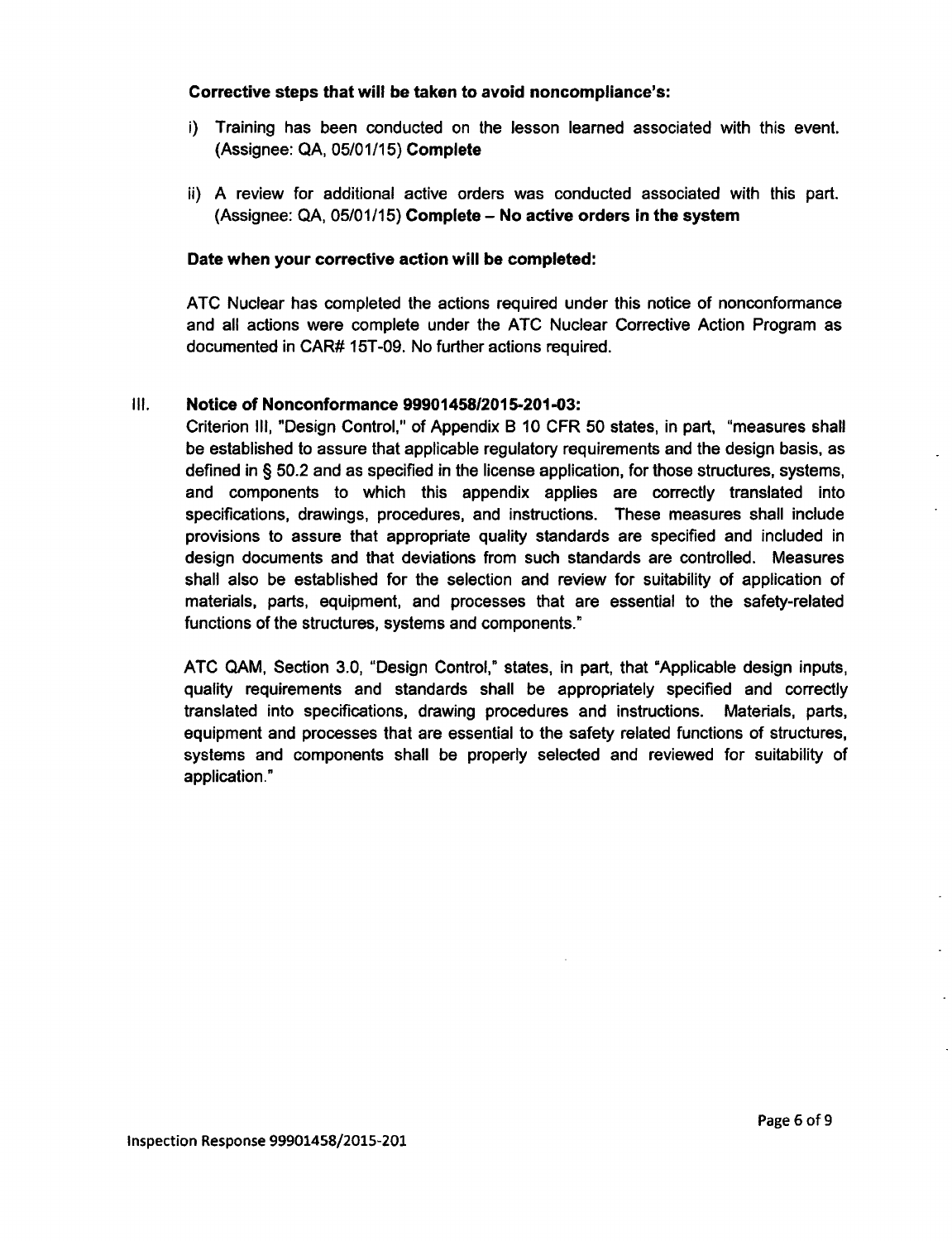# A. Contrary to the above, as of March 20, 2015, ATC failed to ensure that measures were established for the review for suitability of application of parts and processes, including deviations between PO requirements and test procedures.

Specifically, ATC failed to ensure that deviations from qualification plan **EMCI** 1T3570- 01-01 and the associated PO from TVA, were accounted for and bounded to show that the electromagnetic compatibility (EMC) testing requirements were met for a safety related Foxboro controller. Specifically, there was no documented engineering evaluation to ensure that the differences between the International Electromechanical Commission **(IEC)** revisions (i.e. changes in dB levels, test set up distances, equipment parameters, effective source impedances, insulation support, etc.) that were used during the testing and the **IEC** revisions specified on the qualification plan were accounted for and bounded to show that the test report met the qualification plan requirements.

# Reason for the noncompliance, or if contested, the basis for disputing the noncompliance:

ATC Nuclear develops EMC test plans that implement the most current revision for International Electrotechnical Commission **(IEC)** standards and in accordance with customer purchase order requirements. This is consistent with the recommended practices established by the EPRI EMC Working Group, which recommends the use of the most recent version of the standards referenced in EPRI TR-102323 including the IEC 61000 series of EMI/RFI test methods. ATC Nuclear also incorporates the guidance contained in RG 1.180 as part of **EMC** test plan development, which includes custom operating envelopes to represent the characteristic electromagnetic environment for nuclear power plants.

# Corrective steps that have been taken and the results achieved:

CAR 15T-10 has been issued to address Nonconformance 99901458/2015-201-03. *Perform extent of condition review. (ENG, 05/15/15)*

While ATC Nuclear acknowledges this finding, it has been established that changes in the recent versions of the **IEC** 61000 Series documents have improved the methodology and expanded the applicability of the standards. As stated by other facilities that have been cited with this nonconformance, newer IEC 61000 standard versions have not reduced the commitments originally established in EPRI TR-102323 or RG 1.180. Based on the above, ATC Nuclear determined that the EMI/RFI test methods established in the most recent versions of MIL-STD-461E and the IEC 61000 Series are adequate for use in establishing equipment EMC for nuclear power plant applications. Since there is no impact on any previous testing, an extent of condition beyond this review is not required.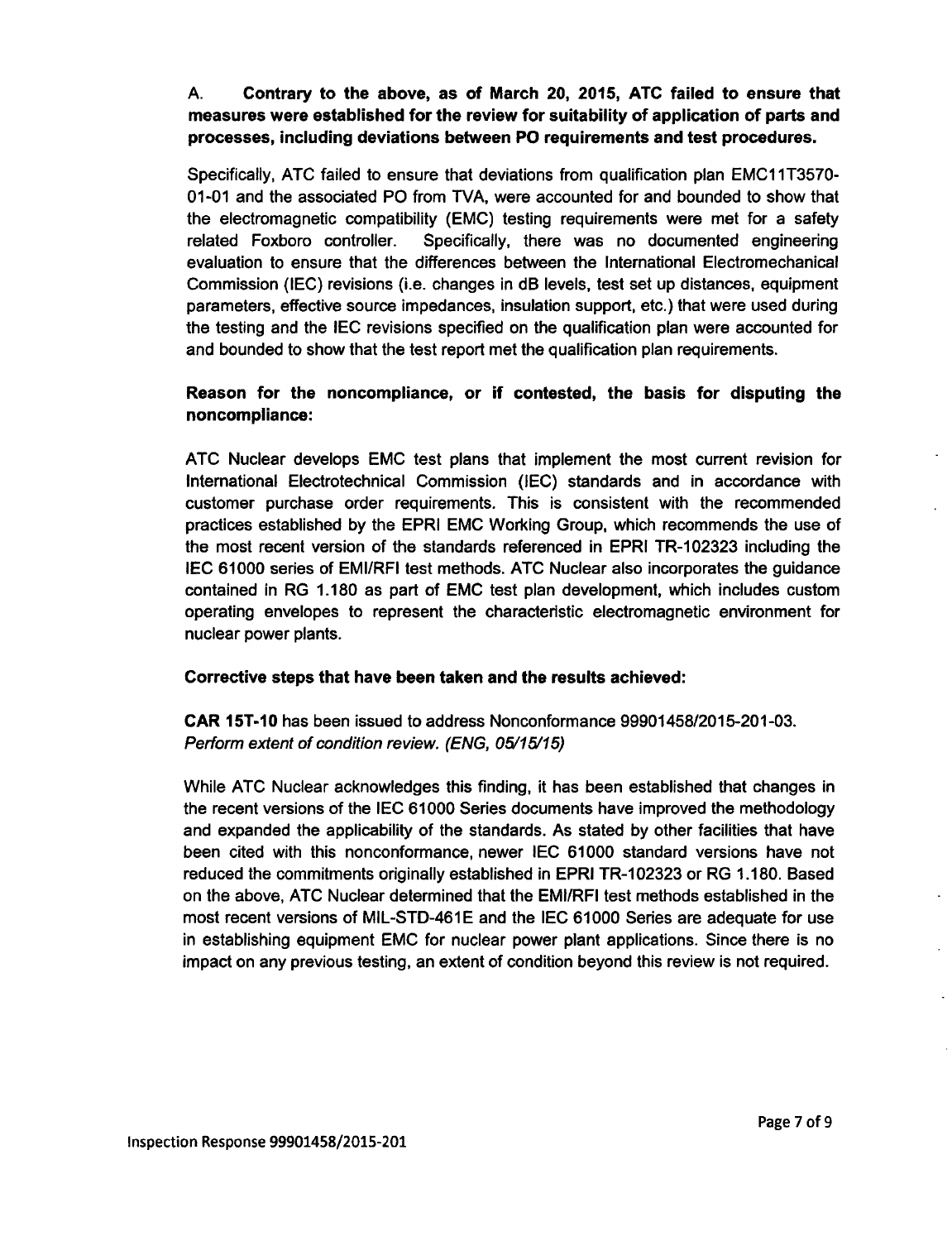# Corrective steps that will be taken to avoid noncompliance's:

- i) Train ATC Nuclear personnel on identified discrepant condition and actions taken to prevent recurrence. (QA, 5/29/15)
- ii) As a preventative measure, ATC Nuclear will establish the basis for accepting the use of the most recently issued military and international commercial guidance for EMC testing, and include in Purchase Orders the specific standards and revisions for performance of EMI/RFI testing based on customer Purchase Order requirements.

# Date when your corrective action will be completed:

ATC Nuclear has completed the actions required under this notice of nonconformance. All actions were completed under the ATC Nuclear Corrective Action Program as documented in CAR# 15T-10, opened on 3-18-2015.No further action is required.

B. ATC failed to ensure a deviation from PO 00031113, for capacitors to be used at Point Beach Nuclear Power Plant, was correctly identified on the certificate of conformance (COC). The licensee PO required a Foxboro capacitor (P/N H0183AC). ATC's COC to the licensee stated the item supplied was a Foxboro capacitor **(P/N** H0183AC); however, the actual item shipped to Point Beach Power Plant was a Nippon Chemi-Con capacitor (P/N 32D5941). Therefore, ATC failed to appropriately identify the correct part number and original equipment manufacturer of the capacitor. Since the end use of the capacitor was not specified in the PO, the licensee would need to be aware of the specific part number they are receiving to evaluate, if installing the capacitor into a qualified component, would challenge or invalidate the equipment qualification.

# Reason for the noncompliance, or if contested, the basis for disputing the noncompliance:

The cause was determined to be an human performance-related error.

# Corrective steps that have been taken and the results achieved:

- I. Evaluated acceptance data and provide basis / justification for **COC** Statement. The evaluation was documented in Equivalency Evaluation Report EER 12T2205-01-01 Rev 0. COMPLETE
- **I1.** Revised **COC** as appropriate and submitted to customer. COMPLETE